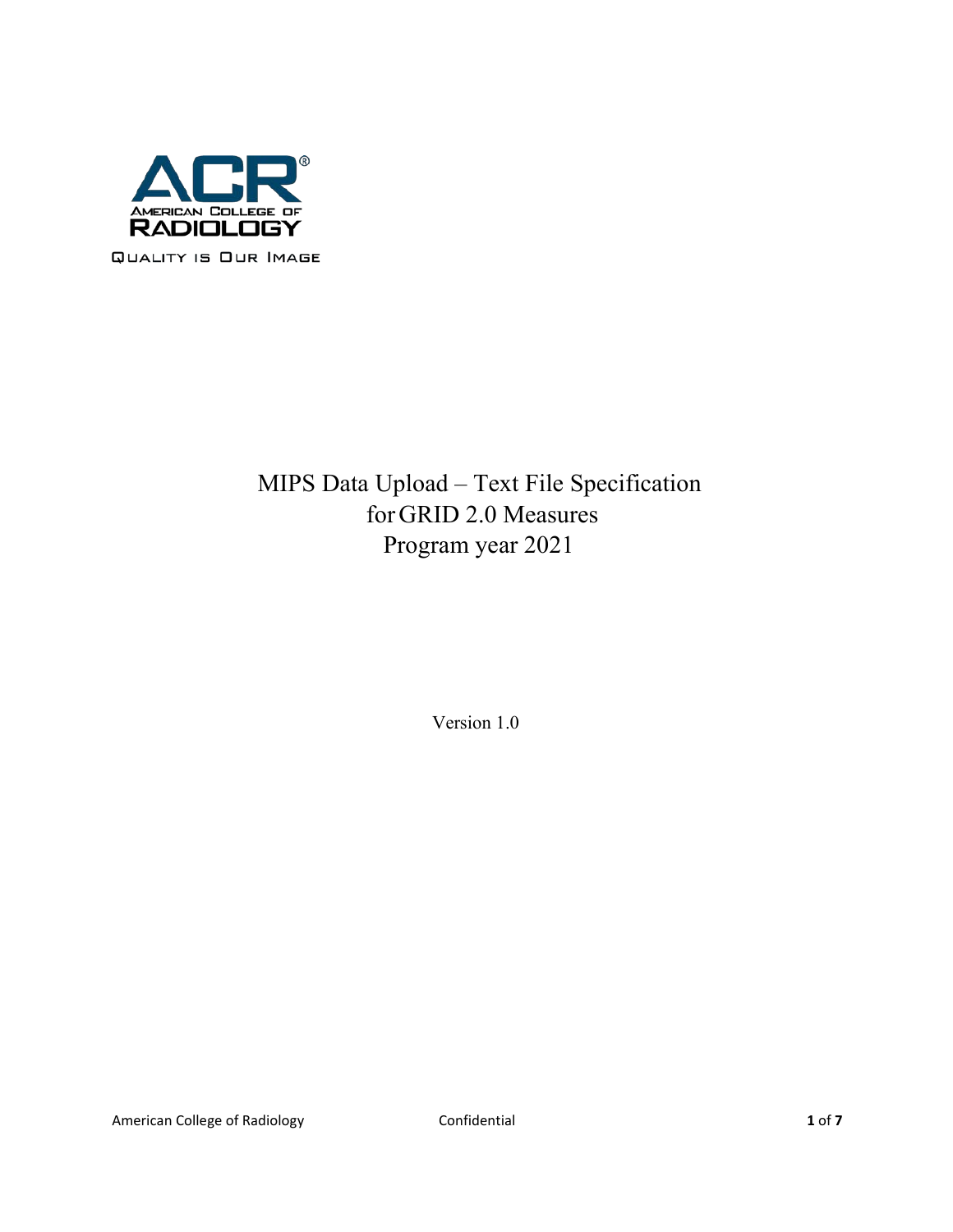## **Revision History**

| Date       | Version | <b>Description</b> |
|------------|---------|--------------------|
|            |         |                    |
|            |         |                    |
| 07/14/2021 | 1.0     | Baseline           |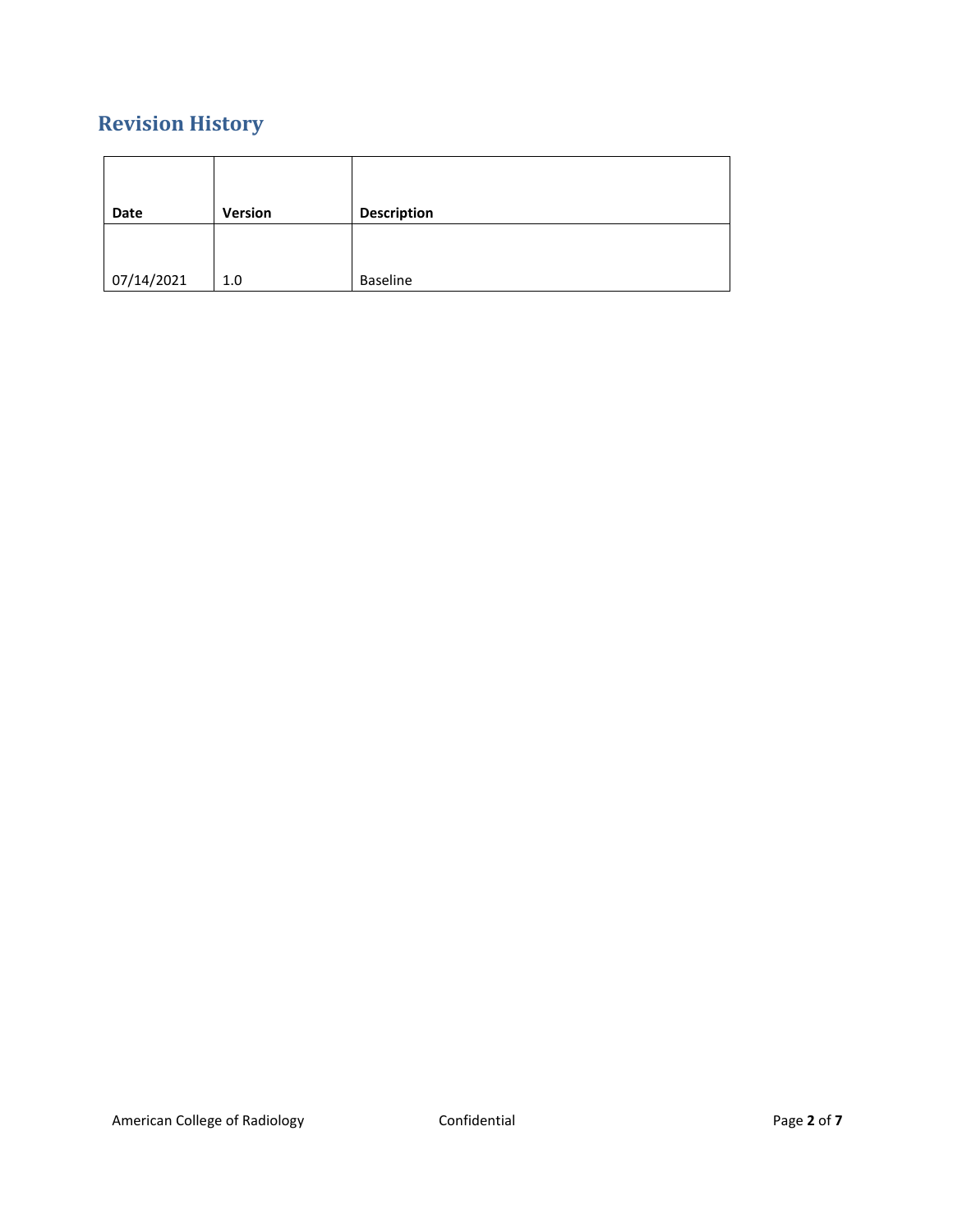#### **NRDR - MIPS Data File Specifications for Text File**

The MIPS accepts data file in text file format. The MIPS text file specifications are listed as follows:

- 1. The data file is a delimited text file.
- 2. The maximum recommended number of records is 10000.
- 3. The filename extension is '.txt'.
- 4. The file naming convention is mips\_yyyymmdd-hrmiss or mips\_yyyymmdd-hrmiss-<optional text>

yyyymmdd-hrmiss is the time stamp at the time the file is created, where

 yyyy is the 4 digit year, mm is the 2 digit month, dd is the 2 digit day, hr is the 2 digit hour in military time format, mi is the 2 digit minute, and ss is the 2 digit second

Example: mips\_20181221-181224.txt

<optional text> can be any text up to 15 characters. You may use this space for versioning purposes. For example: mips\_20181221-181224-version2.txt

**Note**: The MIPS Measure data import tool amends the physician's NPI to the file name so that the files can be distinguished among other physicians. For group reports the import tool amends the groups TIN to the file name.

- 5. The data file must contain at least one record.
- 6. Each line must contain one and only one record; record delimiter is the CARRIAGE RETURN character followed by the LINE FEED character (CR LF).
- 7. No header row.
- 8. Each record must begin at the first position of a line.
- 9. Each record must begin at the first position of a line.
- 10. Each record has 15 data elements.
- 11. Each data element must be positioned in the order specified below:

| Data element<br>position | Data Element        |
|--------------------------|---------------------|
| А                        | exam date time      |
| В                        | physician_group_TIN |
|                          | physician_NPI       |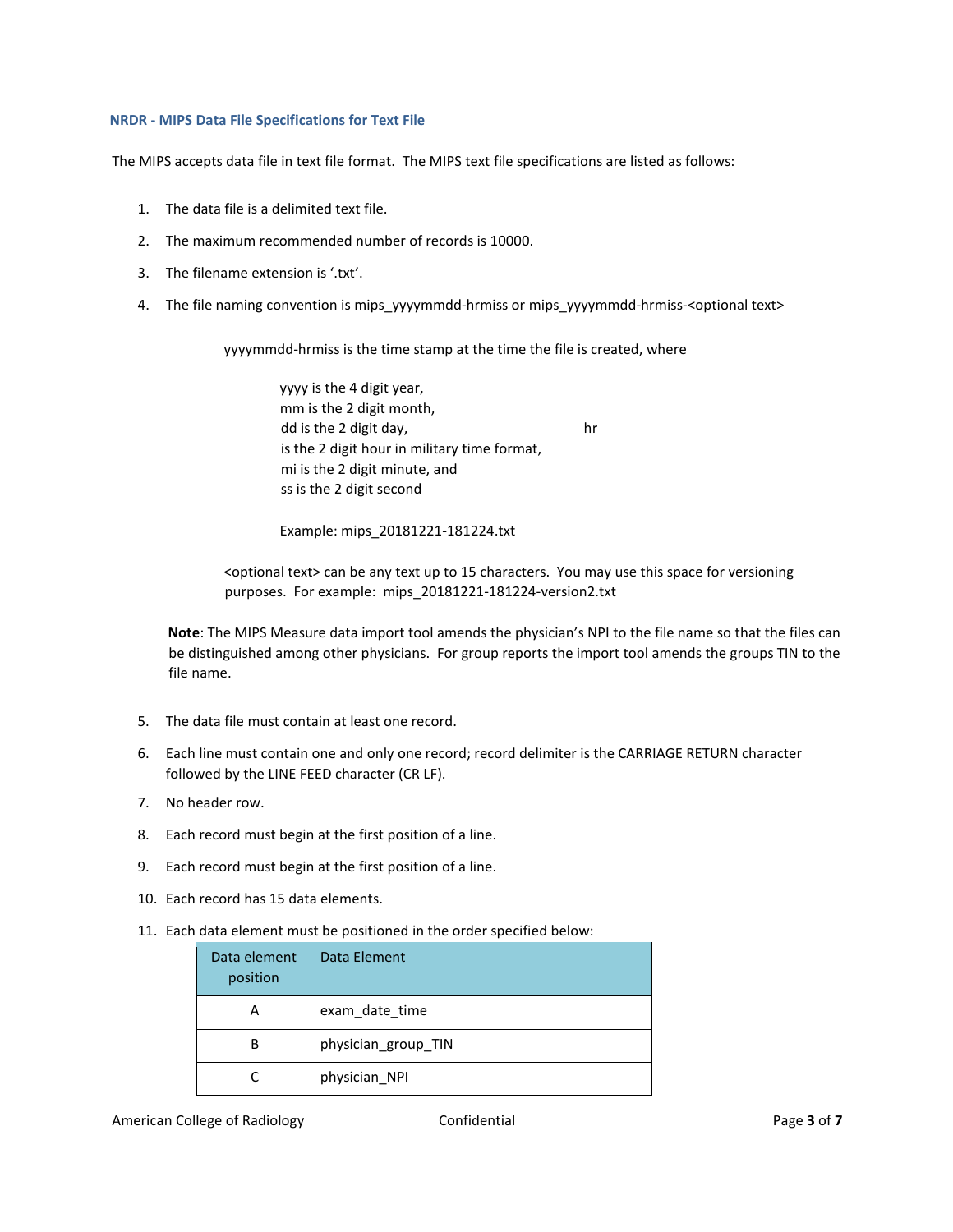|   | patient ID                 |
|---|----------------------------|
| F | patient_age                |
| F | patient gender             |
| G | measure number             |
| Н | cpt code                   |
|   | Secondary_Denominator_Info |
|   | numerator response value   |
| к | exam_unique id             |

12. Each data element is separated by the vertical bar character '|'; if there is no answer for a data element you should write the '|' character immediately after the previous '|'. Do not use the SPACE character to substitute for no data value.

> Example: Let's use the first nine data elements as an example. Suppose we only have data for Patient first name, Patient last name, Patient Medicare id, and we refuse to provide patient SSN, then the data should be written as:

|John||Doe||Y||N|A-123456|

- 13. The unique identifier of an exam record is composed of the Physician Group TIN, Physician NPI, Patient ID, Exam Date time, Measure #, CPT code and Exam Unique ID.
	- In addition to the above unique identifiers, measure #144 requires denominator diagnosis code as part of unique identifier.

### **Submitting MIPS Quality Data**

- **MIPS Data Submission Overview**
- [How to Upload MIPS Quality Measure Data](https://nrdrsupport.acr.org/support/solutions/articles/11000037924-how-to-upload-mips-quality-measure-data)
- [Data Upload File Specifications and Template](https://nrdrsupport.acr.org/support/solutions/articles/11000038293-data-upload-file-specifications-and-template)
- Reviewing [MIPS Quality Measure Data](https://nrdrsupport.acr.org/support/solutions/articles/11000037922-reviewing-mips-quality-measure-data)

### **MIPS Measure Data Elements and Mapping**

The supported MIPS measures for 2021 can be found under the link below: <https://nrdrsupport.acr.org/a/solutions/articles/11000082799?portalId=11000000200>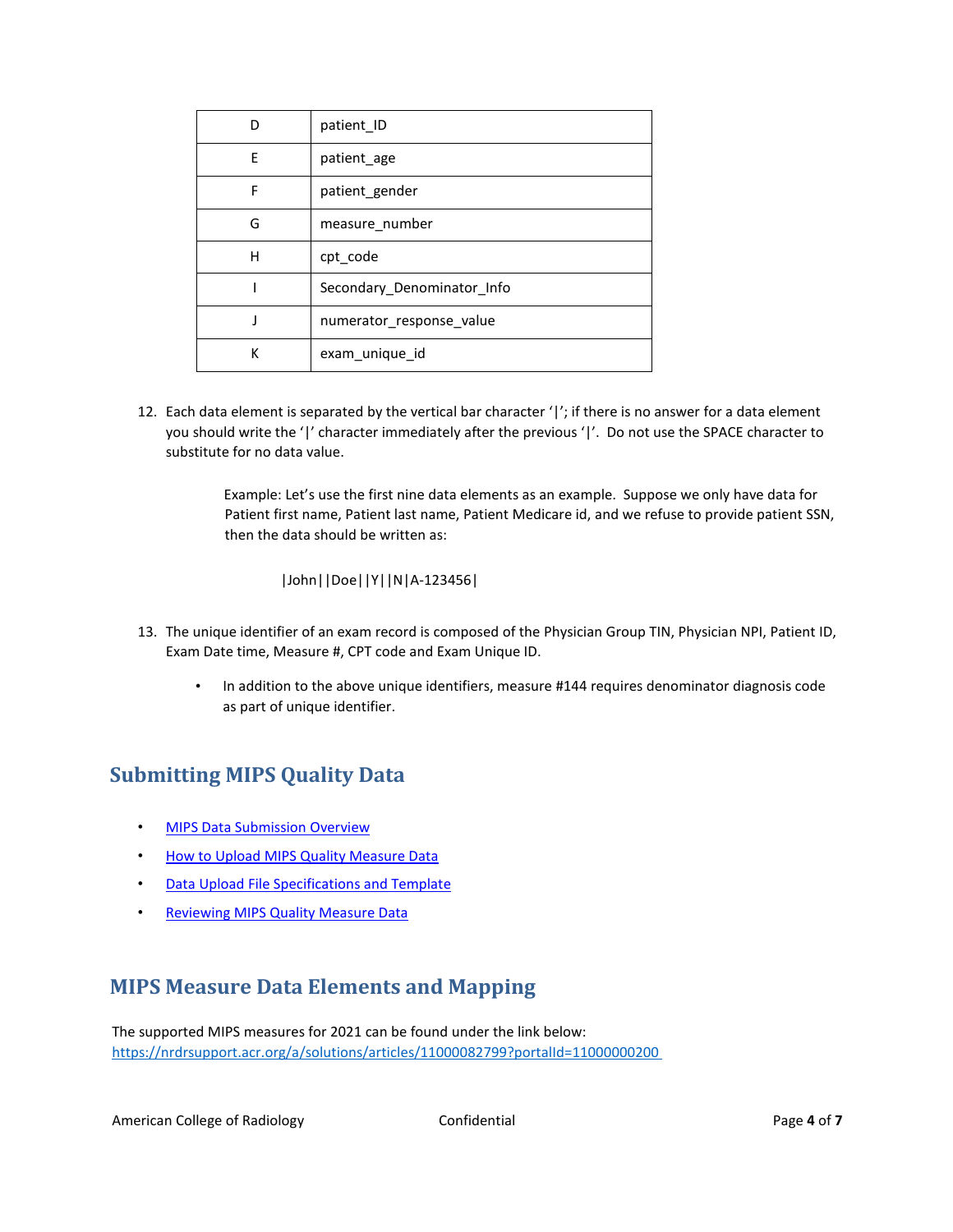### **2021 Quality Measure Code Changes**

This section describes the MIPS Measure data elements. Some of the elements are expected to be in numeric format and their mapping rules are described under the Answer column. Although the output is a text file the data should not exceed the Maximum Length if indicated.

| Field<br><b>Number</b> | <b>Element Name</b>    | Definition                                                                                                                                                                                      | Answer | Use      | Format                                                                                                                                                                             | Max<br>Len |
|------------------------|------------------------|-------------------------------------------------------------------------------------------------------------------------------------------------------------------------------------------------|--------|----------|------------------------------------------------------------------------------------------------------------------------------------------------------------------------------------|------------|
| 1                      | Exam date time         | Date and time of<br>service                                                                                                                                                                     |        | Required | Accepts two<br>formats:<br>1)<br><mm dd="" yyyy=""><br/><space><br/><hr:mi:ss><br/>in<br/>military time<br/>format, or<br/> 2)<br/><mm dd="" yyyy=""></mm></hr:mi:ss></space></mm> | 17         |
| 2                      | Physician group<br>TIN | The TIN used on physician or professional<br>component<br>claims. This is different from the hospital<br>or facility TIN that may be used to bill the<br>technical component<br>or facility fee |        | Required | Numeric                                                                                                                                                                            | 19         |
| З                      | Physician NPI          | Physician's 10-digit NPI                                                                                                                                                                        |        | Required | Numeric                                                                                                                                                                            | 10         |
| 4                      | Patient ID             | Allow use of site patient id; do not<br>submit patient's SSN                                                                                                                                    |        | Required | Alphanumeric                                                                                                                                                                       | 50         |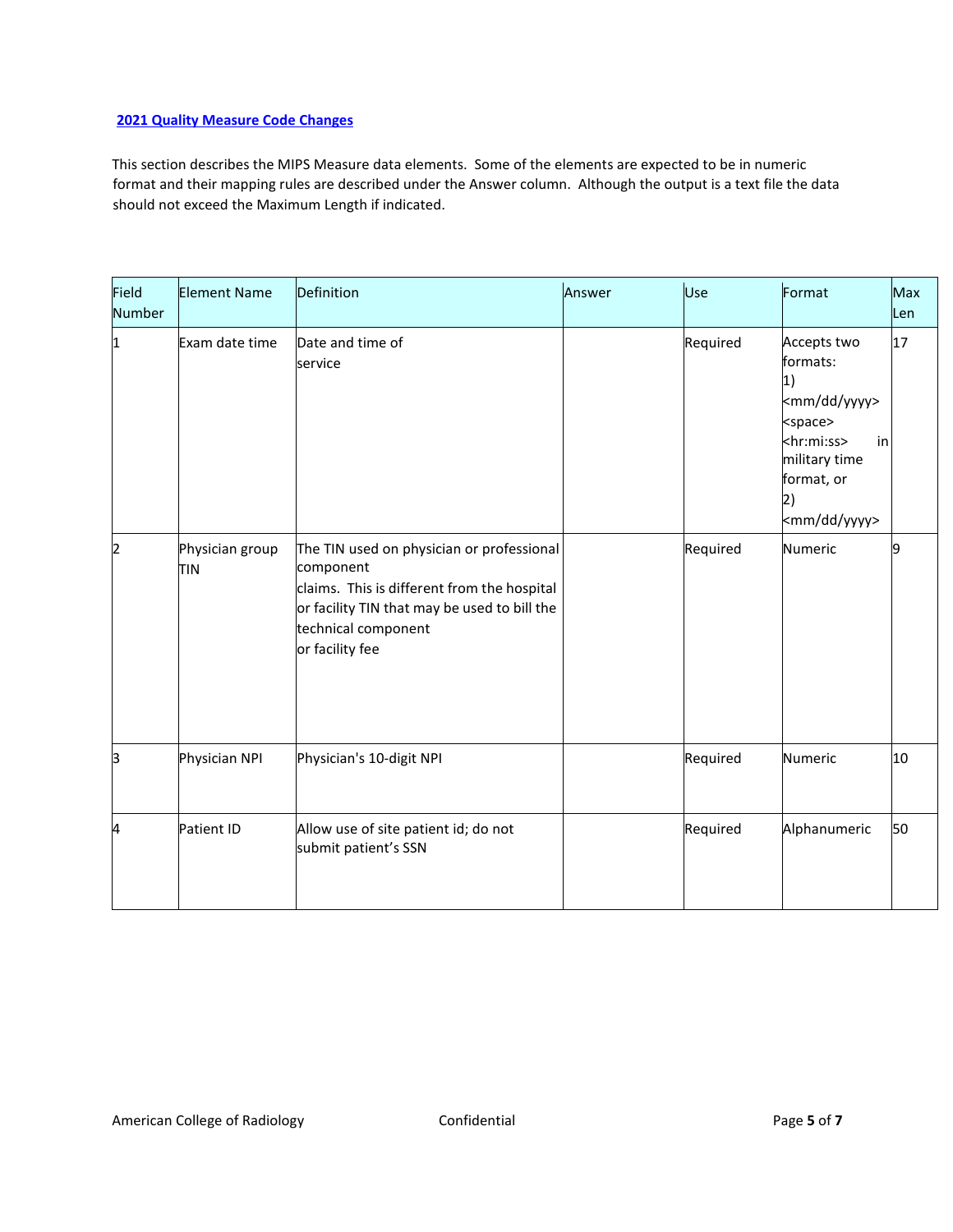| 5  | Patient age        | Age of the patient at the time the exam<br>took place.<br>Note: the minimum age requirement<br>for measure 110 is 6 month; if patient's<br>age is between 6 to 12 months then<br>enter 0.5                                                                                                                                      |                                  | Required                                                                                                                                               | Numeric      | 3            |
|----|--------------------|---------------------------------------------------------------------------------------------------------------------------------------------------------------------------------------------------------------------------------------------------------------------------------------------------------------------------------|----------------------------------|--------------------------------------------------------------------------------------------------------------------------------------------------------|--------------|--------------|
| 6  | <b>Patient Sex</b> | M=Male; F=Female;<br>U=Unknown; O=Others                                                                                                                                                                                                                                                                                        | Valid response:<br>M, F, U, or O | Required                                                                                                                                               | Alpha        | $\mathbf{1}$ |
| 9  |                    | Measure number A qualified measure number that is<br>supported by the ACR Qualified Clinical<br>Data Registry in the current program<br>year.<br>Note: if measure number is not provided,<br>the system will base on the CPT code and<br>Numerator Response Value to<br>identify the measure number                             |                                  | Required                                                                                                                                               | Alphanumeric | 10           |
| 10 | CPT I code         | An applicable procedure code for this<br>encounter as reported on the claim for<br>this patient.                                                                                                                                                                                                                                |                                  | Required                                                                                                                                               | Alphanumeric | 100          |
| 11 | Secondary          | In the 2021 program year, the following<br>Denominator Info measures are required to report the<br>denominator diagnosis code: QACRad37,<br>QACRad38, QACRad39, QACRad40,<br>QACRad41, QACRad42<br>Note: If diagnosis code is provided when<br>a measure does not require one, the<br>system will still accept the exam record. |                                  | Conditional.<br>Required if the<br>following<br>measures are<br>reported:<br>QACRad37,<br>QACRad38,<br>QACRad39,<br>QACRad40,<br>QACRad41,<br>QACRad42 | Alphanumeric | 10           |